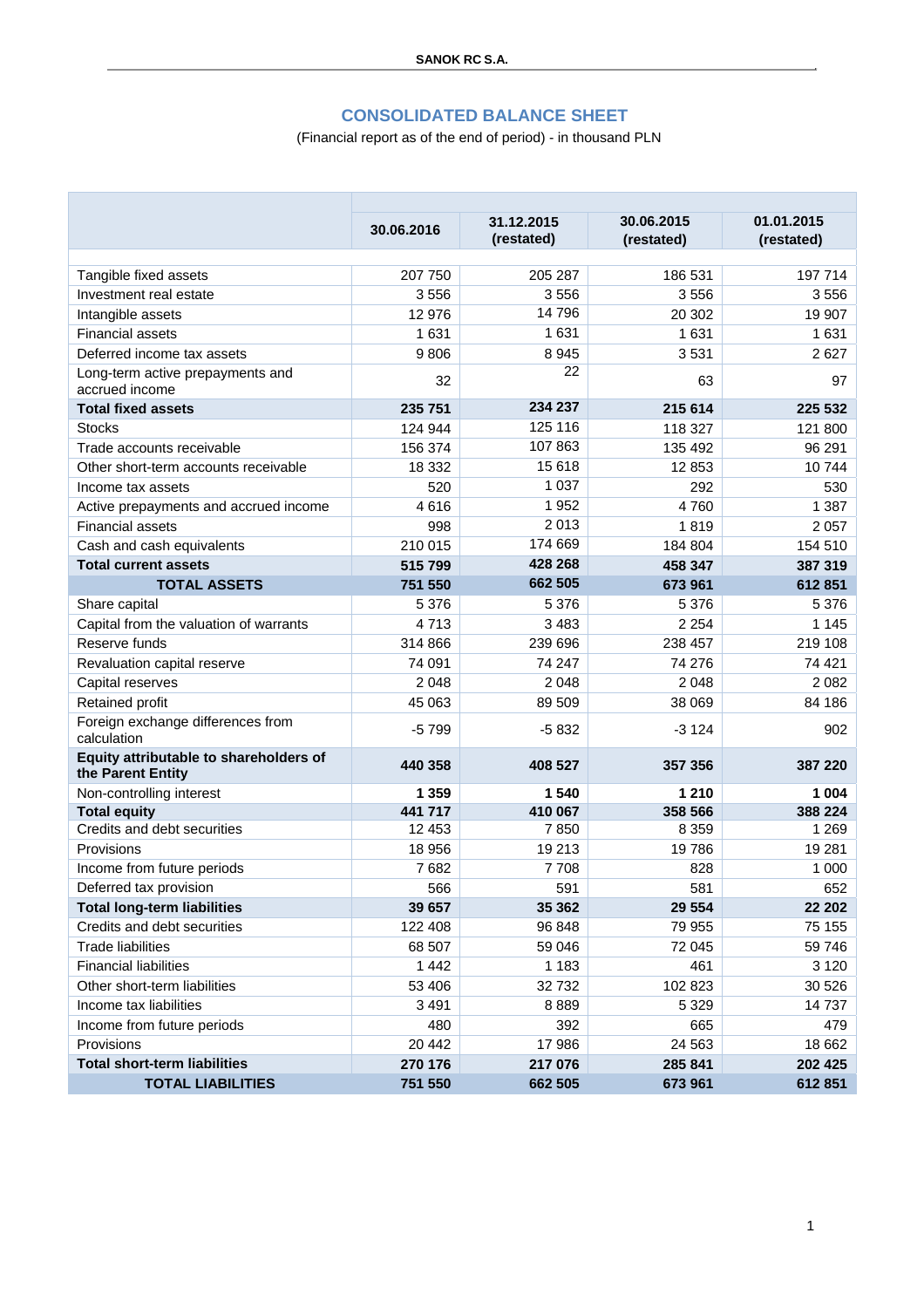#### **CONSOLIDATED PROFIT AND LOSS ACCOUNT**

|                                                      | 01.04.2016<br>30.06.2016) | 01.01.2016<br>30.06.2016 | 01.04.2015<br>30.06.2015<br>(restated) | 01.01.2015<br>30.06.2015<br>(restated) |
|------------------------------------------------------|---------------------------|--------------------------|----------------------------------------|----------------------------------------|
| Sales revenue                                        | 243 658                   | 462 992                  | 239 587                                | 455 548                                |
| Cost of sales                                        | 168 815                   | 335 029                  | 179 210                                | 347 374                                |
| <b>Gross profit on sales</b>                         | 74 843                    | 127 963                  | 60 377                                 | 108 174                                |
| Selling cost                                         | 7 3 0 8                   | 13 502                   | 6019                                   | 12 000                                 |
| General and administrative expenses                  | 24 380                    | 46 068                   | 22 678                                 | 45 286                                 |
| <b>Core business result</b>                          | 43 155                    | 68 393                   | 31 680                                 | 50 888                                 |
| Other operating income                               | 9608                      | 11 971                   | 3 1 5 9                                | 4 2 3 3                                |
| Other operating expenses                             | 5687                      | 6 1 2 9                  | 275                                    | 787                                    |
| <b>Operating result</b>                              | 47 076                    | 74 235                   | 34 564                                 | 54 334                                 |
| Financial income                                     | 2 0 4 0                   | 1720                     | $-740$                                 | 4789                                   |
| Financial expenses                                   | 1 1 8 9                   | 2 0 9 7                  | 37                                     | 2046                                   |
| Pre-tax profit                                       | 47 927                    | 73 858                   | 33 787                                 | 57 077                                 |
| Income tax                                           | 9428                      | 16 001                   | 7 1 7 4                                | 12679                                  |
| current                                              | 10 273                    | 16887                    | 8 2 2 7                                | 13 477                                 |
| deferred                                             | $-845$                    | $-886$                   | $-1053$                                | $-798$                                 |
| <b>Net profit</b>                                    | 38 499                    | 57857                    | 26 613                                 | 44 398                                 |
|                                                      |                           |                          |                                        |                                        |
| attributable to shareholders of the Parent<br>Entity | 38 294                    | 57 456                   | 26 550                                 | 44 207                                 |
| attributable to non-controlling interest             | 205                       | 401                      | 63                                     | 191                                    |
|                                                      |                           |                          |                                        |                                        |
| Weighted-average number of shares                    |                           | 26 881 922               |                                        | 26 881 922                             |
| Earnings per share                                   |                           | 2,14                     |                                        | 1,66                                   |
| Weighted-average diluted number of<br>shares         |                           | 27 957 194               |                                        | 27 957 194                             |
| Diluted earnings per share                           |                           | 2,06                     |                                        | 1,59                                   |

| Revenue from sales of products               | 220 403 | 424 662 | 210 020 | 404 312 |
|----------------------------------------------|---------|---------|---------|---------|
| Revenue from sales of goods and<br>materials | 15 991  | 28 3 30 | 22 288  | 41 471  |
| Other revenues                               | 7 2 6 4 | 10 000  | 7 2 7 9 | 9765    |
| Total sales revenue including                | 243 658 | 462 992 | 239 587 | 455 548 |
| of witch                                     |         |         |         |         |
| revenue generated locally                    | 77 825  | 142 298 | 74 817  | 137 370 |
| revenues from foreign contractors            | 165 833 | 320 694 | 164 770 | 318 178 |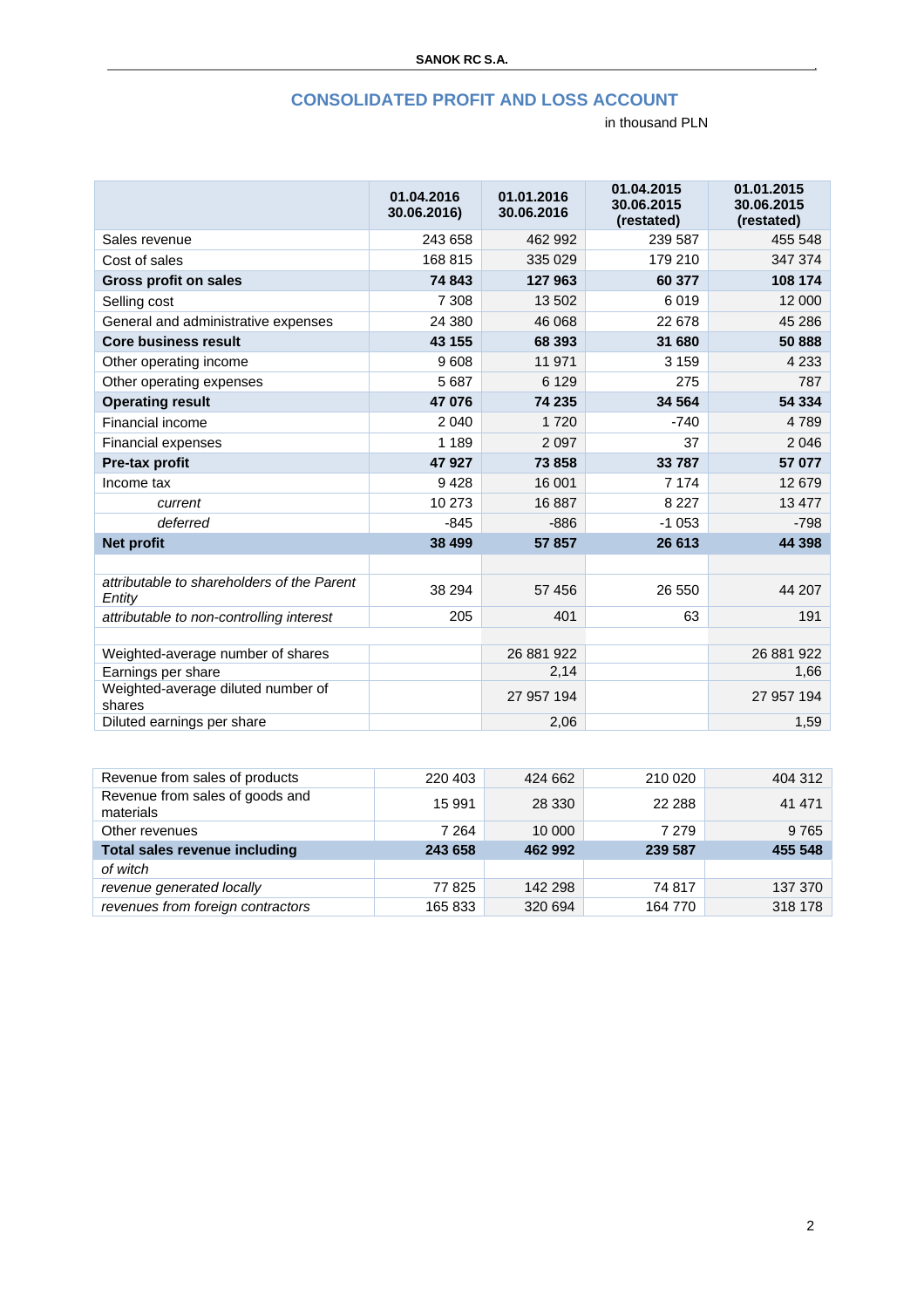## **CONSOLIDATED CASH FLOW STATEMENT**

|                                                                             | For the period from 01.01 to 30.06 |                 |
|-----------------------------------------------------------------------------|------------------------------------|-----------------|
|                                                                             | 2016                               | 2015 (restated) |
| Net profit                                                                  | 57 857                             | 44 753          |
| <b>Total adjustments:</b>                                                   | $-26548$                           | $-7586$         |
| Depreciation<br>—                                                           | 17 005                             | 18227           |
| Net foreign exchange (gains) losses<br>$\overline{\phantom{0}}$             | 1630                               | $-1719$         |
| Net interest and dividends<br>$\overline{\phantom{0}}$                      | 482                                | $-134$          |
| Income tax on profit before taxation<br>$\overline{\phantom{0}}$            | 16887                              | 13477           |
| (Gains) losses from investing activities<br>$\qquad \qquad -$               | $-633$                             | $-1773$         |
| Change in provisions<br>—                                                   | 2 174                              | 6 3 3 2         |
| Change in stocks<br>$\overline{\phantom{0}}$                                | 173                                | 3471            |
| Change in accounts receivable<br>$\qquad \qquad -$                          | $-47908$                           | $-37223$        |
| Change in liabilities<br>—                                                  | 7632                               | 17750           |
| Change in active prepayments and accrued income<br>$\overline{\phantom{0}}$ | $-3473$                            | $-4083$         |
| Other adjustments<br>$\overline{\phantom{0}}$                               | 1758                               | 864             |
| Income tax paid<br>$\overline{\phantom{0}}$                                 | $-222275$                          | $-2275$         |
| Net cash from operating activities                                          | 31 309                             | 37 167          |
| Income from sales of tangible and intangible fixed assets                   | 3 3 4 3                            | 9 1 2 5         |
| Acquisition of tangible and intangible fixed assets                         | $-20812$                           | $-19210$        |
| Income from financial assets                                                | 23                                 | 0               |
| Dividend paid to minority shareholders                                      | $-602$                             | $-15$           |
| Other                                                                       | $-7224$                            | $-8909$         |
| Net cash from investing activities                                          | $-25272$                           | $-19009$        |
| Proceeds from credits taken                                                 | 30 158                             | 11892           |
| Exchange differences                                                        | $-344$                             | 782             |
| Interest paid                                                               | $-478$                             | $-409$          |
| Dividend paid to shareholders                                               | 0                                  | 0               |
| Other                                                                       | $-37$                              | -69             |
| Net cash from financing activities                                          | 29 29 9                            | 12 196          |
| Change in cash                                                              | 35 336                             | 30 354          |
| Change in cash resulting from foreign exchange differences                  | 10                                 | -60             |
| Cash at beginning of period                                                 | 174 669                            | 154 510         |
| Change in net cash                                                          | 35 346                             | 30 294          |
| Cash at end of period                                                       | 210 015                            | 184 804         |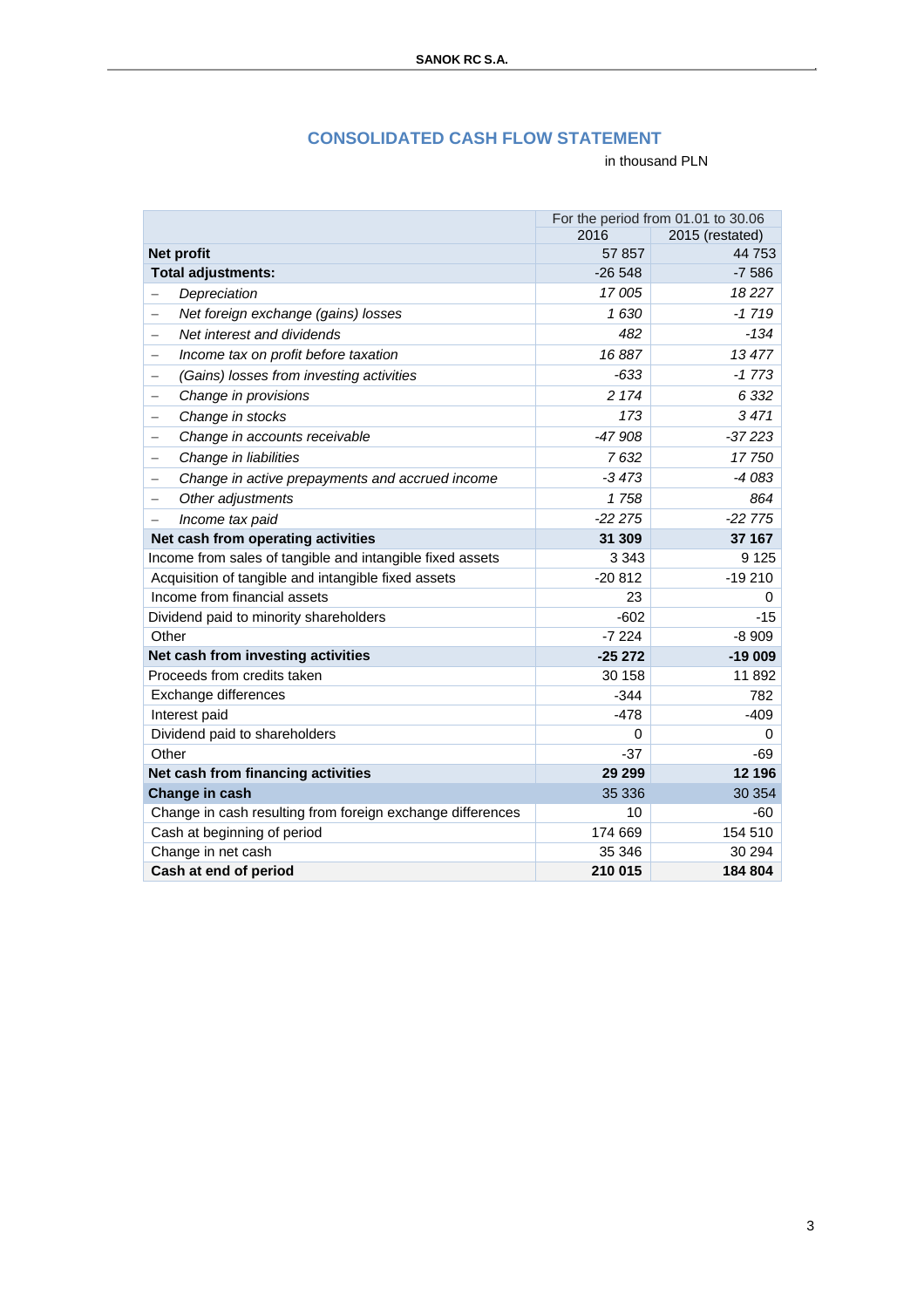# **BALANCE SHEET OF SANOK RC SA**

### (Financial report as of the end of period) - in thousand PLN

|                                                    | 30.06.2016 | 31.12.2015<br>(restated) | 30.06.2015<br>(restated) | 01.01.2015<br>(restated) |
|----------------------------------------------------|------------|--------------------------|--------------------------|--------------------------|
| <b>ASSETS</b>                                      |            |                          |                          |                          |
| Tangible fixed assets                              | 148 644    | 149 844                  | 132 885                  | 142 714                  |
| Investment real estate                             | 109        | 109                      | 109                      | 109                      |
| Intangible assets                                  | 11 687     | 13 572                   | 19 302                   | 19 162                   |
| <b>Financial assets</b>                            | 78 434     | 62 280                   | 54 187                   | 60 582                   |
| Deferred income tax assets                         | 3 0 6 9    | 2648                     | 2 1 9 5                  | 1744                     |
| Long-term active prepayments and<br>accrued income | 32         | 22                       | 63                       | 97                       |
| <b>Total fixed assets</b>                          | 241 975    | 228 475                  | 208 741                  | 224 408                  |
| <b>Stocks</b>                                      | 68 279     | 68 672                   | 63 905                   | 69871                    |
| Trade accounts receivable                          | 133 080    | 99 113                   | 121 737                  | 87 313                   |
| Other short-term accounts receivable               | 11 730     | 7567                     | 7318                     | 4618                     |
| Active prepayments and accrued<br>income           | 1 640      | 681                      | 1578                     | 549                      |
| <b>Financial assets</b>                            | 13 302     | 10 273                   | 9793                     | 1 4 9 3                  |
| Cash and cash equivalents                          | 198 059    | 161 265                  | 176 768                  | 141 453                  |
| <b>Total current assets</b>                        | 426 090    | 347 571                  | 381 099                  | 305 297                  |
| <b>TOTAL ASSETS</b>                                | 668 065    | 576 046                  | 589 840                  | 529 705                  |
|                                                    |            |                          |                          |                          |
| Share capital                                      | 5 3 7 6    | 5 3 7 6                  | 5 3 7 6                  | 5 3 7 6                  |
| Reserve funds                                      | 292 011    | 222 831                  | 222 625                  | 205 925                  |
| Revaluation capital reserve                        | 69758      | 69919                    | 69 951                   | 69 952                   |
| Capital from the valuation of warrants             | 4713       | 3 4 8 3                  | 2 2 5 4                  | 1 1 4 5                  |
| Retained profit                                    | 65 673     | 95 901                   | 48 862                   | 87762                    |
| <b>Total shareholders' equity</b>                  | 437 531    | 397 510                  | 349 068                  | 370 160                  |
| Provisions                                         | 14 261     | 14718                    | 15 291                   | 15 500                   |
| Income from future periods                         | 462        | 620                      | 789                      | 961                      |
| <b>Total long-term liabilities</b>                 | 14723      | 15 338                   | 16 080                   | 16 4 61                  |
| Credits and debt securities                        | 108 560    | 87 404                   | 74 136                   | 63 697                   |
| <b>Trade liabilities</b>                           | 53 047     | 42 449                   | 51 143                   | 38 746                   |
| <b>Financial liabilities</b>                       | 1 0 0 7    | 1 0 7 2                  | 345                      | 2 3 9 3                  |
| Other short-term liabilities                       | 35 538     | 10511                    | 76 949                   | 8 5 4 7                  |
| Income tax liabilities                             | 2987       | 8794                     | 5 0 5 4                  | 14703                    |
| Income from future periods                         | 367        | 382                      | 399                      | 463                      |
| Provisions                                         | 14 30 5    | 12 5 8 6                 | 16 666                   | 14 535                   |
| <b>Total short-term liabilities</b>                | 215 811    | 163 198                  | 224 692                  | 143 084                  |
| <b>TOTAL LIABILITIES</b>                           | 668 065    | 576 046                  | 589 840                  | 529 705                  |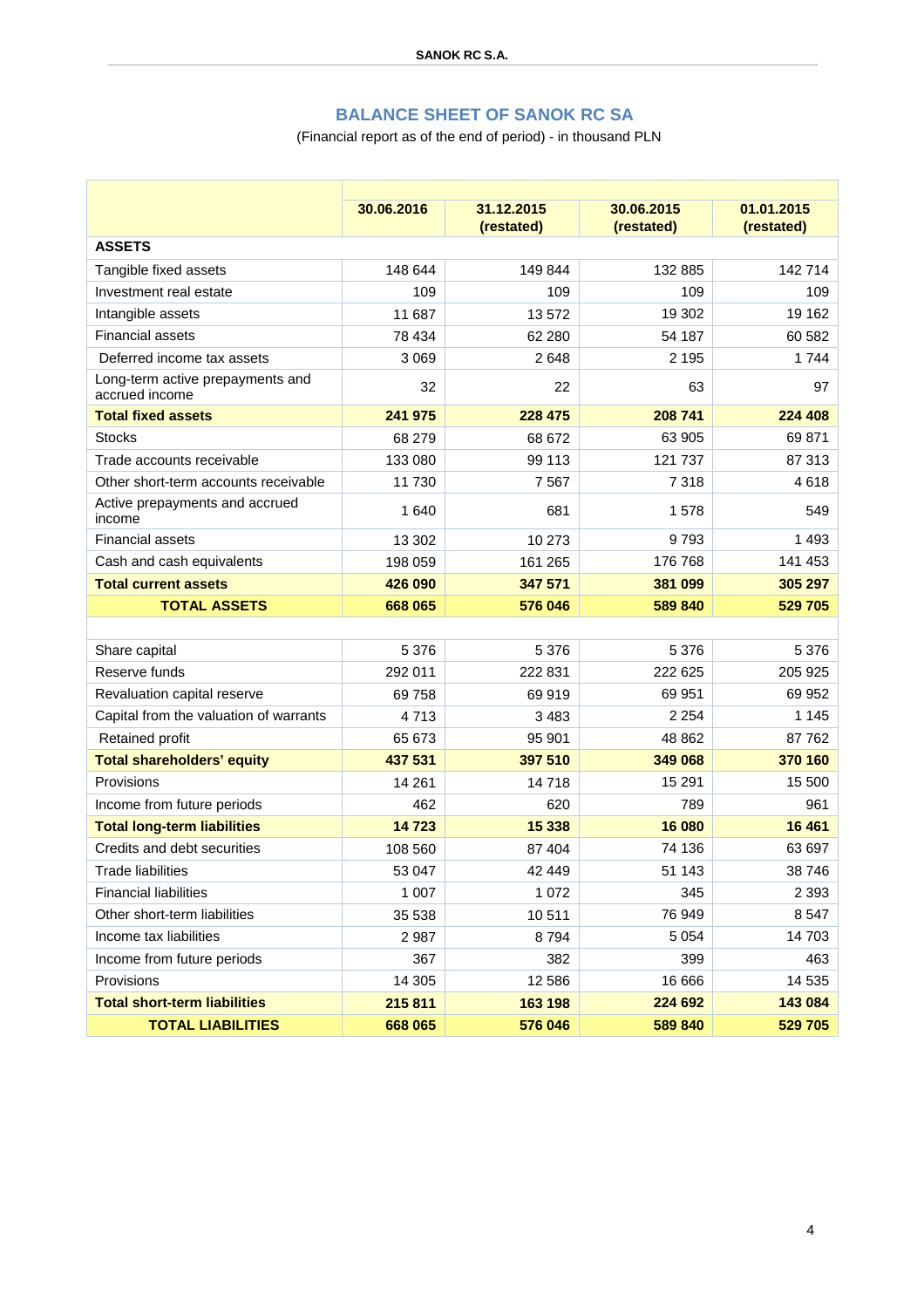# **PROFIT AND LOSS ACCOUNT OF SANOK RC SA**

|                              | 01.04.2016<br>30.06.2016 | 01.01.2016<br>30.06.2016 | 01.04.2015<br>30.06.2015<br>(restated) | 01.01.2015<br>30.06.2015<br>(restated) |
|------------------------------|--------------------------|--------------------------|----------------------------------------|----------------------------------------|
| Sales revenue                | 181 664                  | 345 469                  | 163808                                 | 306 413                                |
| Cost of sales                | 124 731                  | 246 745                  | 118 264                                | 227 695                                |
| <b>Gross profit on sales</b> | 56 933                   | 98 724                   | 45 544                                 | 78 718                                 |
| Selling cost                 | 2486                     | 4 5 4 0                  | 1708                                   | 3 3 6 0                                |
| General and administrative   | 11 525                   | 20 857                   | 10 079                                 | 19659                                  |
| <b>Core business result</b>  | 42 922                   | 73 327                   | 33 757                                 | 55 699                                 |
| Other operating income       | 3475                     | 4 4 5 2                  | 785                                    | 1 2 0 5                                |
| Other operating expenses     | 102                      | 380                      | 331                                    | 572                                    |
| <b>Operating result</b>      | 46 295                   | 77 399                   | 34 211                                 | 56 332                                 |
| Financial income             | 3742                     | 5 1 1 8                  | $-341$                                 | 5 3 9 1                                |
| <b>Financial expenses</b>    | 241                      | 1 6 6 4                  | $-25$                                  | 546                                    |
| <b>Pre-tax profit</b>        | 49 796                   | 80 853                   | 33 895                                 | 61 177                                 |
| Income tax                   | 9 0 0 2                  | 15 180                   | 6776                                   | 12 3 15                                |
| current                      | 9 3 0 5                  | 15 601                   | 7641                                   | 12 591                                 |
| deferred                     | $-303$                   | $-421$                   | $-865$                                 | $-276$                                 |
| <b>Net profit</b>            | 40794                    | 65 673                   | 27 119                                 | 48 862                                 |

| Weighted-average number of<br>shares         | 26 881 922 | 26 881 922 |
|----------------------------------------------|------------|------------|
| Earnings per share                           | 2.44       | 1.82       |
| Weighted-average diluted<br>number of shares | 27 957 194 | 27 957 194 |
| Diluted earnings per share                   | 2,35       | 1.75       |

| Revenue from sales of products               | 335 056 | 297 413 |
|----------------------------------------------|---------|---------|
| Revenue from sales of goods<br>and materials | 2445    | 1 3 1 7 |
| Other revenues                               | 7968    | 7683    |
| <b>Total sales revenue including</b>         | 345 469 | 306 413 |
| of witch                                     |         |         |
| revenue generated locally                    | 118 201 | 107 553 |
| revenues from foreign<br>contractors         | 227 268 | 198 860 |